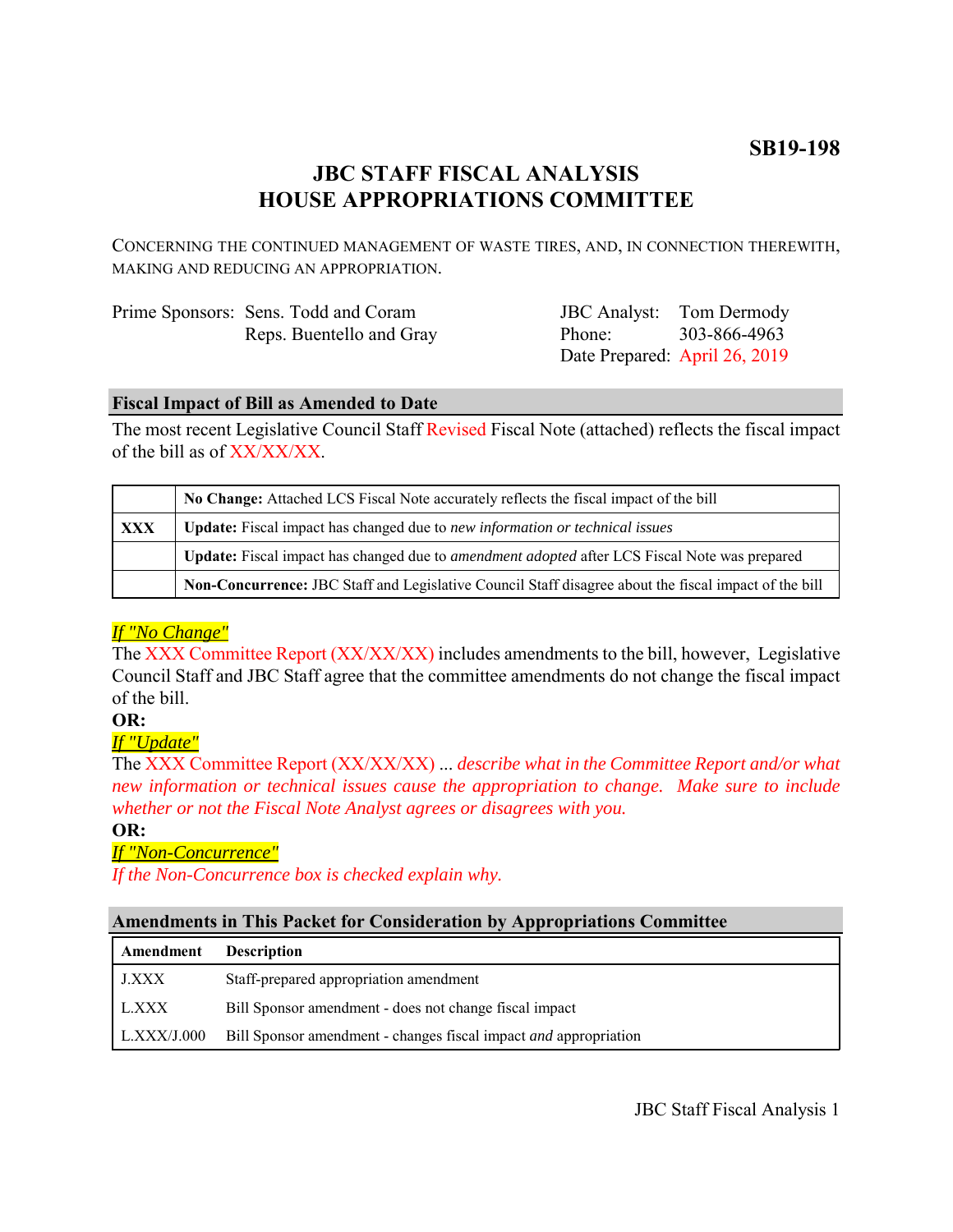**OR:**

#### **Amendments in This Packet for Consideration by Appropriations Committee**

**Amendment Description**

None.

### **Current Appropriations Clause in Bill**

The bill requires but does not contain an appropriation clause.

**OR:**

The bill includes an appropriation clause that...

**OR:**

The bill includes an appropriation clause that *(describe its deficiency).*

**OR:**

The bill neither requires nor contains an appropriation clause for FY 20XX-YY.

### **Description of Amendments in This Packet**

**J.00X** Staff has prepared amendment **J.XXX** (attached) to add a provision appropriating a total of \$ to the Department of for FY 20XX-YY, including \$ General Fund and \$ cash/reappropriated funds from \_\_\_\_\_\_. This provision also states that the appropriation is based on the assumption that the Department will require an additional YY.Y FTE <and/or the Department will receive  $\S$  federal funds to implement the act>.

**OR:**

**J.00X** Staff has prepared amendment **J.XXX** (attached) to change the existing clause to appropriate....

**OR:**

**L.00X** Bill Sponsor amendment **L.XXX** (attached) ...

**OR:**

## **L.XXX and J.YYY**

Bill Sponsor amendment **L.XXX** (attached) ...

## **Points to Consider**

#### *Subheading*

1. List the points to consider. **OR:** None.

Use subheadings from Chapter 11, Appendix C of Training Manual: *General Fund Impact Future Fiscal Impact Revenue Source* 

JBC Staff Fiscal Analysis 2